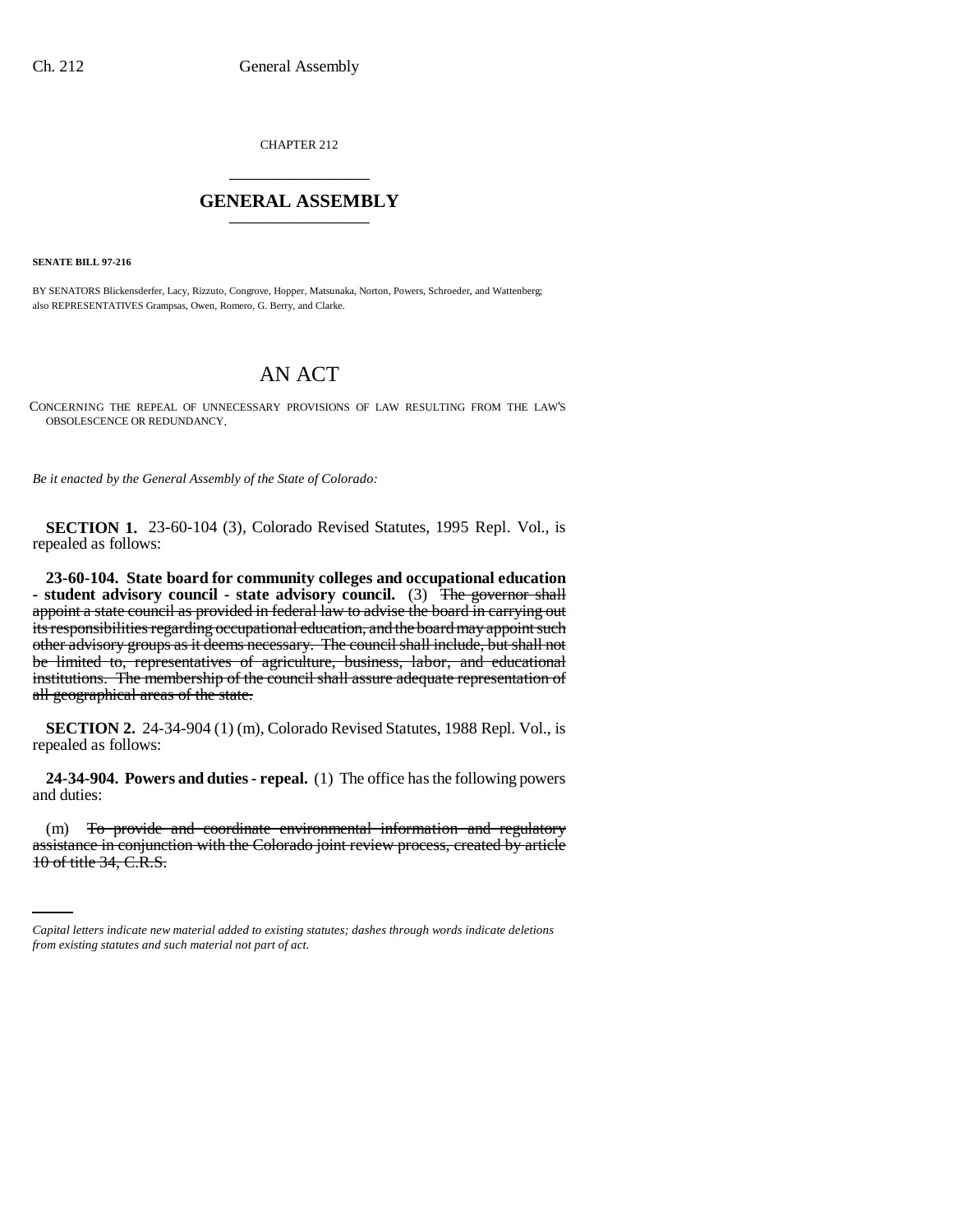**SECTION 3.** 26-4-109, Colorado Revised Statutes, 1989 Repl. Vol., as amended, is repealed as follows:

**26-4-109. County departments - participation in Colorado care demonstration project - state department to obtain waivers.** The state department shall seek any necessary federal waivers for any county wishing to participate in the demonstration project pursuant to section 10-21-104, C.R.S., for the purpose of studying the feasibility of a program known as "The Colorado Care Health Insurance Program", as described in article 21 of title 10, C.R.S.

**SECTION 4.** 27-1-204 (2), (3), and (7), Colorado Revised Statutes, 1989 Repl. Vol., as amended, are repealed as follows:

**27-1-204. Types of services purchased - limitation on payments.** (2) Each year the general assembly shall appropriate, on a per capita basis for the area covered by such services, funds for purchase of outpatient care provided by clinics and other activities of such clinics approved by the executive director of the department of human services, including but not limited to:

(a) Consultative services to schools, courts, and health and welfare agencies, both public and private;

(b) Rehabilitation services for patients suffering from mental or emotional disorders or mental retardation;

(c) Collaborative and cooperative services with public health and other groups for programs of prevention and treatment of mental illness, other psychiatric, psychological, and social disabilities, and mental retardation;

(d) Informational and educational services to the general public and to lay and professional groups;

(e) Study and training activities in the field of mental health.

(3) Payment for services listed under subsection  $(2)$  of this section shall be in an amount not to exceed sixty percent of the cost of providing such services, which costs shall include a reasonable charge for capital outlay; but, during the first three years of the existence of newly established clinics, such payment for services may amount to seventy-five percent of such costs. Service hours for the purpose of state purchase under subsection  $(2)$  of this section and this subsection  $(3)$  shall be defined as the total manpower hours in a total program offered by such clinics.

(7) Of the amounts authorized in subsection  $(2)$  of this section, a sum not to exceed ten percent of such amounts may be used by the office of the executive director of the department of human services for the purpose of purchasing community mental health services provided by clinics without regard to matching requirements or per capita limitations.

**SECTION 5.** 24-75-201.5 (1), Colorado Revised Statutes, 1988 Repl. Vol., as amended, is amended to read: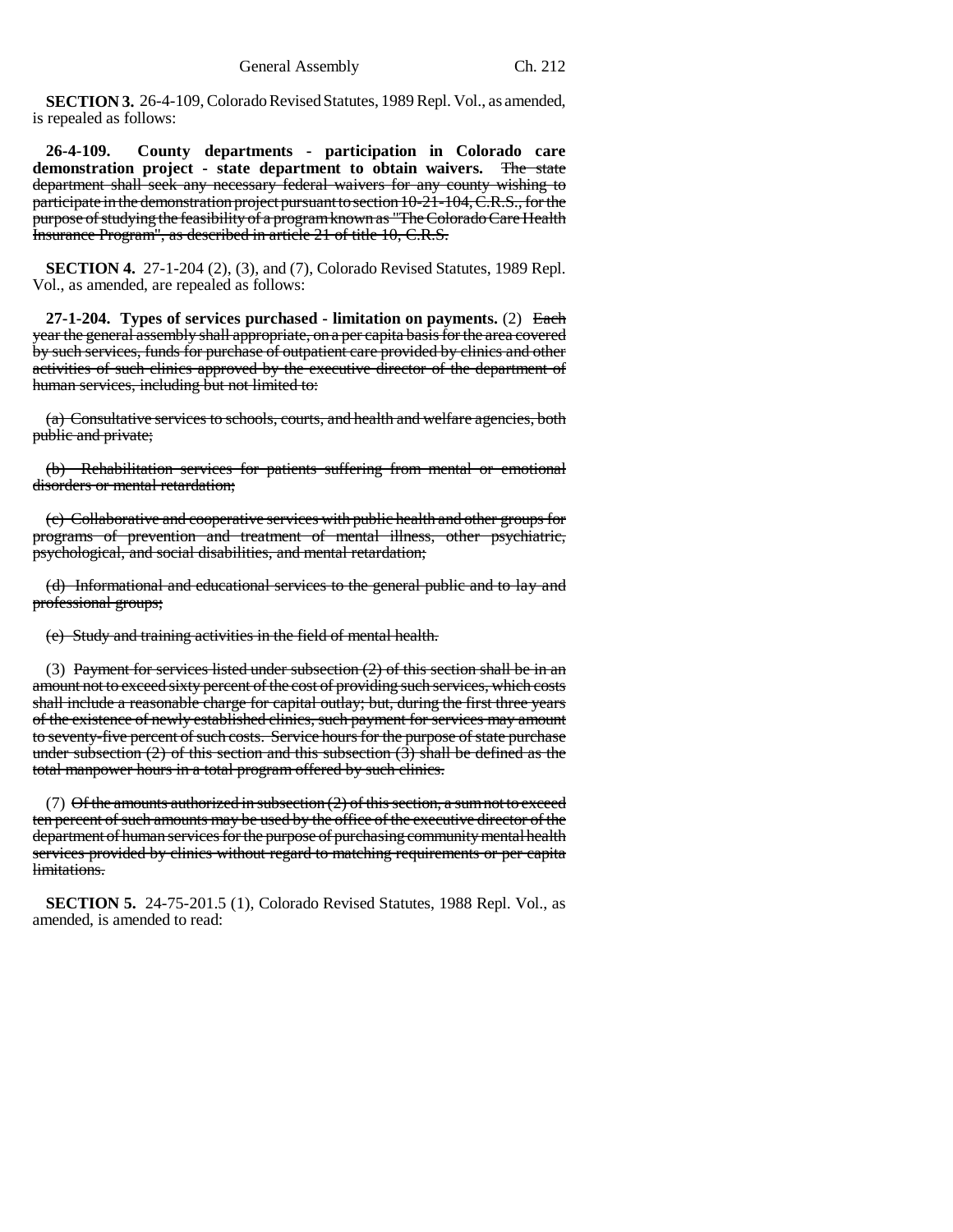## Ch. 212 General Assembly

**24-75-201.5. Revenue shortfalls - required actions by the governor with respect to the reserve.** (1) (a) Whenever the revenue estimate for the current fiscal year, prepared in accordance with section 24-75-201.3 (2), indicates that general fund expenditures for such fiscal year based on appropriations then in effect will result in the use of one-half or more of the reserve required by section 24-75-201.1 (1) (d), the governor shall formulate a plan for reducing such general fund expenditures so that said reserve, as of the close of the fiscal year, will be at least one-half of the amount required by said section 24-75-201.1 (1) (d). The governor shall promptly notify the general assembly of such plan. Such plan shall be promptly implemented by the governor, using the procedures set forth in section 24-2-102 (4)  $24\overline{-30\cdot 206(3)}$ , or 24-50-109.5 or any other lawful means.

(b) For the fiscal years 1990-91, 1991-92, and 1992-93 only, whenever the revenue estimate for the current fiscal year, prepared in accordance with section 24-75-201.3 (2), indicates that general fund expenditures for such fiscal year based on appropriations then in effect will result in the use of one-third or more of the reserve required by section 24-75-201.1 (1) (d), the governor shall formulate a plan for reducing such general fund expenditures so that said reserve, as of the close of the fiscal year, will be at least two-thirds of the amount required by said section 24-75-201.1 (1) (d). The governor shall promptly notify the general assembly of such plan. Such plan shall be promptly implemented by the governor, using the procedures set forth in section  $2\overline{4}$ -2-102 (4)  $\overline{2}$ 4-30-206 (3), or 24-50-109.5 or any other lawful means.

**SECTION 6.** 27-1-205 (1) (a), Colorado Revised Statutes, 1989 Repl. Vol., is amended to read:

**27-1-205. Standards for approval.** (1) In approving or rejecting community mental health clinics for the purchase of mental health services, the executive director of the department of human services shall:

(a) Consider the adequacy of mental health services provided by such clinics,  $\frac{1}{x}$ listed in section  $27-1-204(2)$ , taking into consideration such factors as geographic location, local economic conditions, and availability of manpower;

**SECTION 7.** Article 10 of title 32, as amended, is amended BY THE ADDITION OF A NEW SECTION to read:

**32-10-180. Application of special district act.** ON AND AFTER THE EFFECTIVE DATE OF THIS SECTION AND EXCEPT AS PROVIDED IN THIS ARTICLE, THE THREE LAKES WATER AND SANITATION DISTRICT SHALL BE SUBJECT TO THE PROVISIONS OF THE "SPECIAL DISTRICT ACT", ARTICLE 1 OF THIS TITLE. ALL ACTIONS TAKEN BY THE DISTRICT UNDER THIS ARTICLE PRIOR TO THE EFFECTIVE DATE OF THIS SECTION SHALL BE CONSIDERED VALID AND EFFECTIVE, AND ANY EXISTING DEBT AND BOND OBLIGATIONS OF THE DISTRICT SHALL BE DEEMED VALID, EFFECTIVE, AND BINDING.

**SECTION 8. Repeal.** (1) 24-30-206, Colorado Revised Statutes, 1988 Repl. Vol., as amended, and 27-13-104, 27-13-106, 27-13-107, and 27-13-108, Colorado Revised Statutes, 1989 Repl. Vol., as amended, are repealed.

(2) **Three lakes water and sanitation district.** 32-10-103, 32-10-106 through